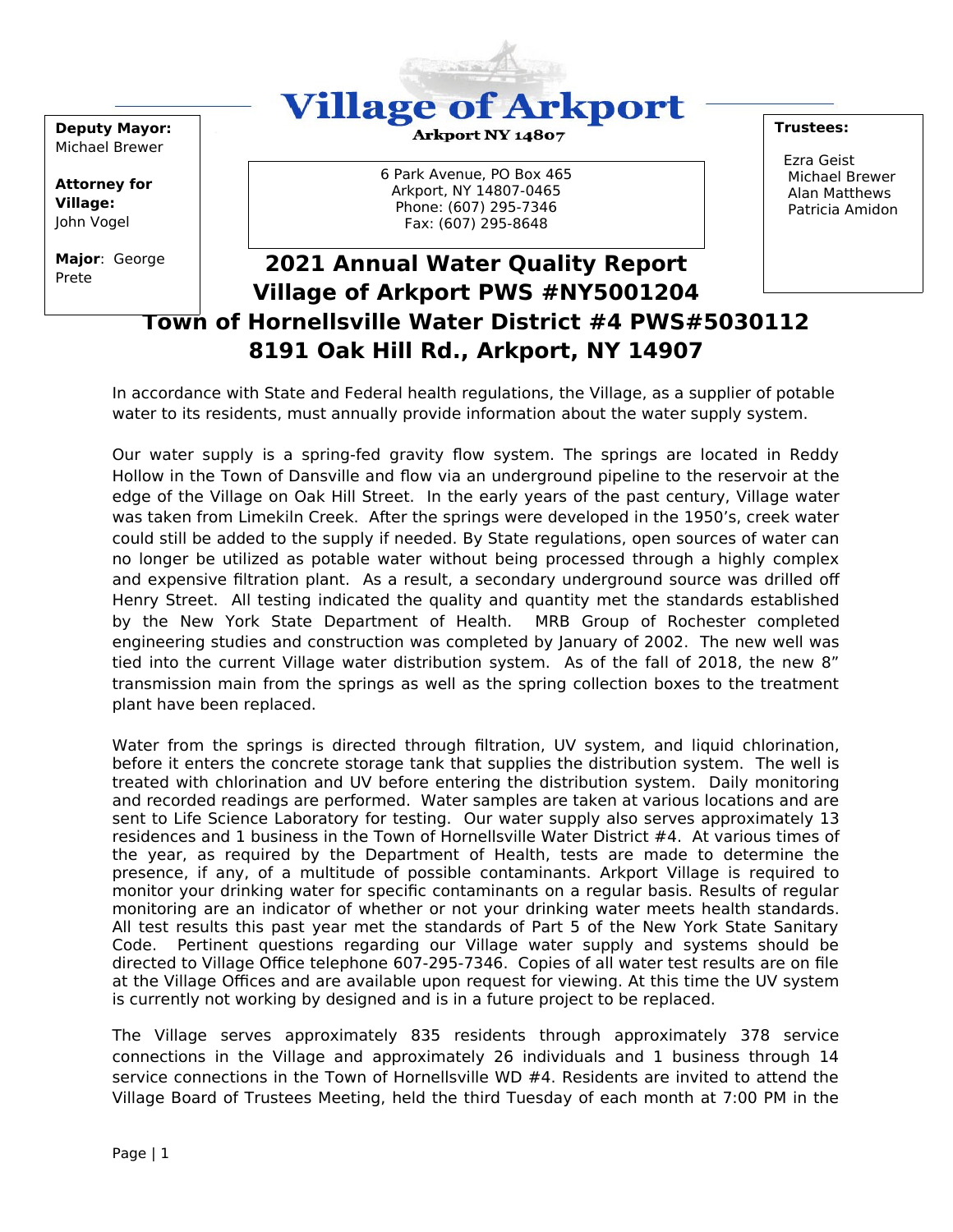Village Hall. At such time, you may address the Board with your concerns or questions about the safety of our water system. As water system owner /operators we are required to monitor your drinking water for specific contaminates on a regular basis. Results of regular monitoring are an indicator of whether or not your drinking water meets health standards.

### **IS OUR WATER SYSTEM MEETING OTHER RULES THAT GOVERN OPERATIONS?**

During 2021, our system was in compliance with all applicable State drinking water monitoring and reporting requirements

## **WHERE DOES OUR WATER COME FROM?**

In general, the sources of drinking water (both tap water and bottled water) include rivers, lakes, streams, ponds, reservoirs, springs and wells. As water travels over the surface of the land or through the ground, it dissolves naturally occurring minerals and, in some cases, radioactive material and can pick up substances resulting from the presence of animal or from human activities. Contaminants that may be present in source water include, microbial contaminants; inorganic contaminants; pesticides and herbicides; organic chemical contaminants; and radioactive contaminants. In order to ensure that tap water is safe to drink, the State and the EPA prescribe regulations that limit the amount of certain contaminants in water provided by public water systems. The State Health Departments and the FDA's regulations establish limits for contaminants in bottled water, which must provide the same protection for public health.

## **ARE THERE CONTAMINANTS IN OUR DRINKING WATER?**

As the State regulations require, we routinely test your drinking water for numerous contaminants. These contaminants include, total coliform, turbidity, inorganic compounds, nitrate, nitrite, lead and copper, volatile organic compounds, total trihalomethanes, and synthetic organic compounds. The table presented below depicts which compounds were detected in your drinking water. The State allows us to test for some contaminants less than once per year because the concentrations of these contaminants do not change frequently. Some of our data, though representative, are more than one year old.

It should be noted that all drinking water, including bottled drinking water, might be reasonably expected to contain at least small amounts of some contaminants. The presence of contaminants does not necessarily indicate that the water poses a health risk. More information about contaminants and potential health effects can be obtained by calling the EPA's Safe Drinking Water Hotline (800-426-4791) or the Hornell District Office of the NYS Department of Health at 607-324-8371.

The following table lists contaminants that have been detected in the water test samples taken over the past five years. Although all contaminants were within the normal allowable tolerances, the Village is obligated to make this information known to the consumer. If you have any questions regarding the table, please contact the Village Office, 607-295-7346 or the NYSDOH, 107 Broadway, Hornell, NY, 607-324- 8371.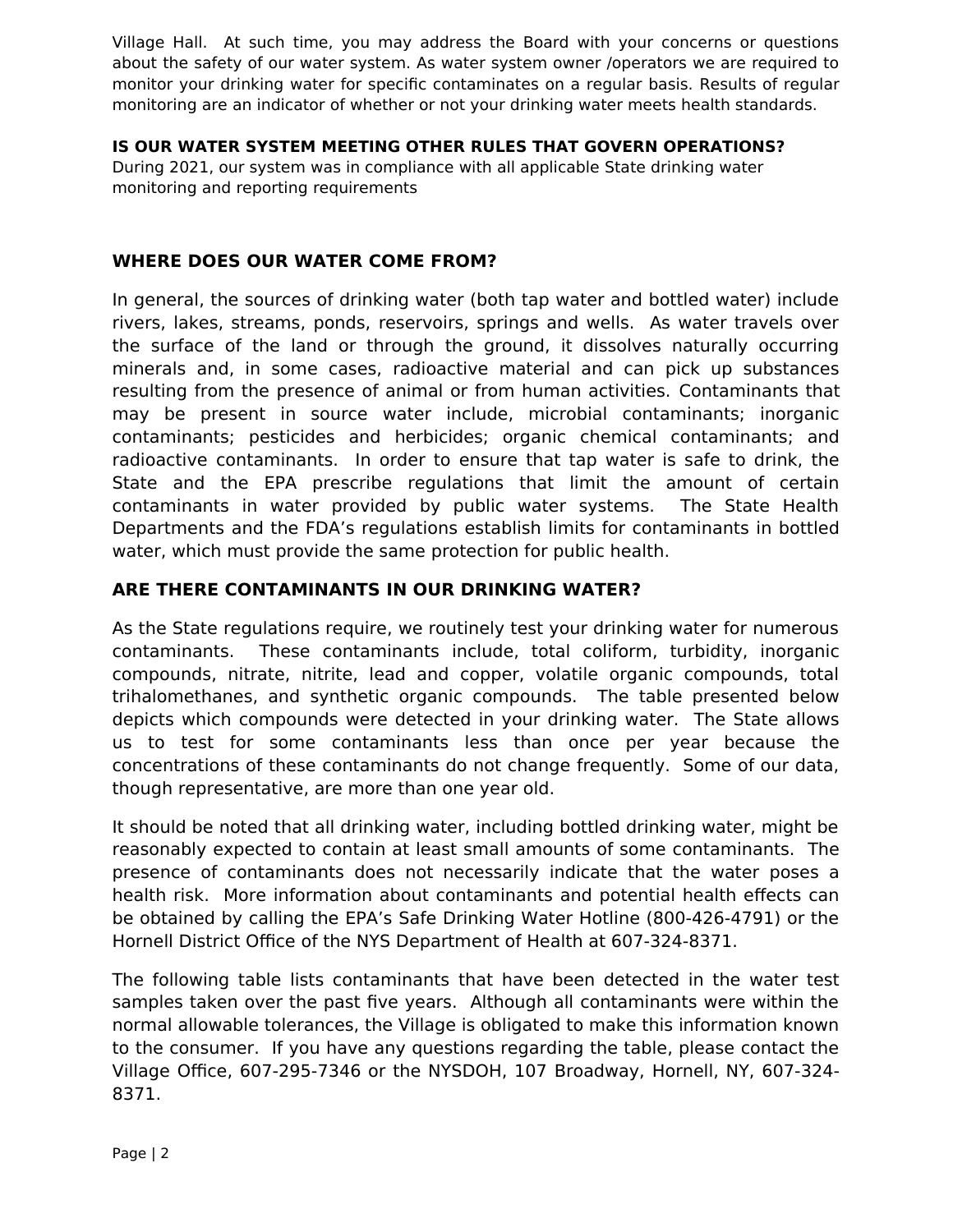|                            | <b>Violati</b> | <b>Date</b> | <b>Level</b>    | <b>Unit</b> | <b>MCLG</b> | <b>Regulat</b>     | <b>Likely</b>                           |
|----------------------------|----------------|-------------|-----------------|-------------|-------------|--------------------|-----------------------------------------|
| <b>Contamin</b>            | on             | <b>of</b>   | <b>Detecte</b>  | <b>of</b>   |             | ory                | source of                               |
| ant                        | Yes/no         | sampl       | $\mathbf d$     | meas        |             | Limit              | contaminati                             |
|                            |                | e           | (avg/           | ure         |             |                    | on                                      |
|                            |                |             | max)<br>(range) |             |             | (MCL, TT or<br>AL) |                                         |
| <b>Trihalometh</b>         |                |             |                 |             |             |                    | By-product of<br>drinking water         |
| anes                       |                |             |                 |             |             |                    | chlorination                            |
| <b>Total</b>               | N              | 8/23/21     | 7.8             | Ug/l        | N/A         |                    | needed to kill                          |
| <b>Trihalometha</b><br>nes |                |             |                 |             |             |                    | harmful organisms.<br>TTHMs are formed  |
| Village                    |                |             |                 |             |             | 80                 | when source water                       |
|                            | N              | 6/19/18     | 3.7             | Ug/l        | N/A         |                    | contains large<br>amounts of organic    |
| Village-spring             |                |             |                 |             |             |                    | matter.                                 |
| entry point                |                |             |                 | Ug/l        | N/A         |                    |                                         |
|                            | N              | 8/23/21     | 8.2             |             |             |                    |                                         |
|                            |                |             |                 |             |             |                    |                                         |
| Hornellsville              |                |             |                 |             |             |                    |                                         |
| WD#4                       |                |             |                 |             |             |                    |                                         |
|                            |                |             |                 |             |             |                    |                                         |
| <b>Haloacetic</b>          |                |             |                 |             |             |                    | By-product of<br>drinking water         |
| <b>Acids</b>               |                |             |                 |             |             |                    | chlorination                            |
| <b>Total HAA's</b>         | N              | 8/5/20      | 4.1             | Ug/l        | N/A         | 60                 | needed to kill                          |
| (village)                  |                |             |                 |             |             |                    | harmful organisms.                      |
| Hornellsville              | N              | 8/5/20      | 4.1             | Ug/l        | N/A         |                    |                                         |
| WD#4                       |                |             |                 |             |             |                    |                                         |
| <b>Nitrate</b>             |                |             |                 |             |             |                    | <b>Runoff from</b>                      |
|                            | N              | 8/23/21     | 3.6             |             |             |                    | fertilizer use.                         |
| Well                       |                |             |                 | Mg/L        | 10          | 10                 | Leaching from<br>septic tanks,          |
| springs                    | N              | 8/23/21     | 3.2             |             |             |                    | sewage. Erosion of                      |
|                            |                |             |                 |             |             |                    | natural deposits.                       |
|                            |                |             |                 |             |             |                    | Discharge of                            |
| <b>Barium</b>              | N              |             |                 |             |             |                    | drilling wastes.                        |
| Well                       |                | 8/23/21     | 0.13            |             | 2           | $\overline{2}$     | Discharge from                          |
|                            | N              |             | 0.039           | Mg/L        |             |                    | metal refineries.<br>Erosion of natural |
| springs                    |                | 8/23/21     |                 |             |             |                    | deposits.                               |
| Radium 226                 |                |             |                 |             |             |                    | Erosion of natural                      |
| springs                    | N              | 6/25/14     | $< 4.E-1$       | pCi/L       | $\mathbf 0$ | Combined-5         | deposits.                               |
| Radium 228                 |                |             |                 |             |             |                    |                                         |
| springs                    |                |             |                 |             |             |                    |                                         |
| Radium 226                 |                |             |                 |             |             |                    | Erosion of natural                      |
| well                       | $\mathsf{N}$   | 6/5/14      | $<$ 4.E-1       | pCi/L       | $\mathbf 0$ | Combined-5         | deposits.                               |
| Radium 228                 |                |             |                 |             |             |                    |                                         |
| well                       |                |             |                 |             |             |                    |                                         |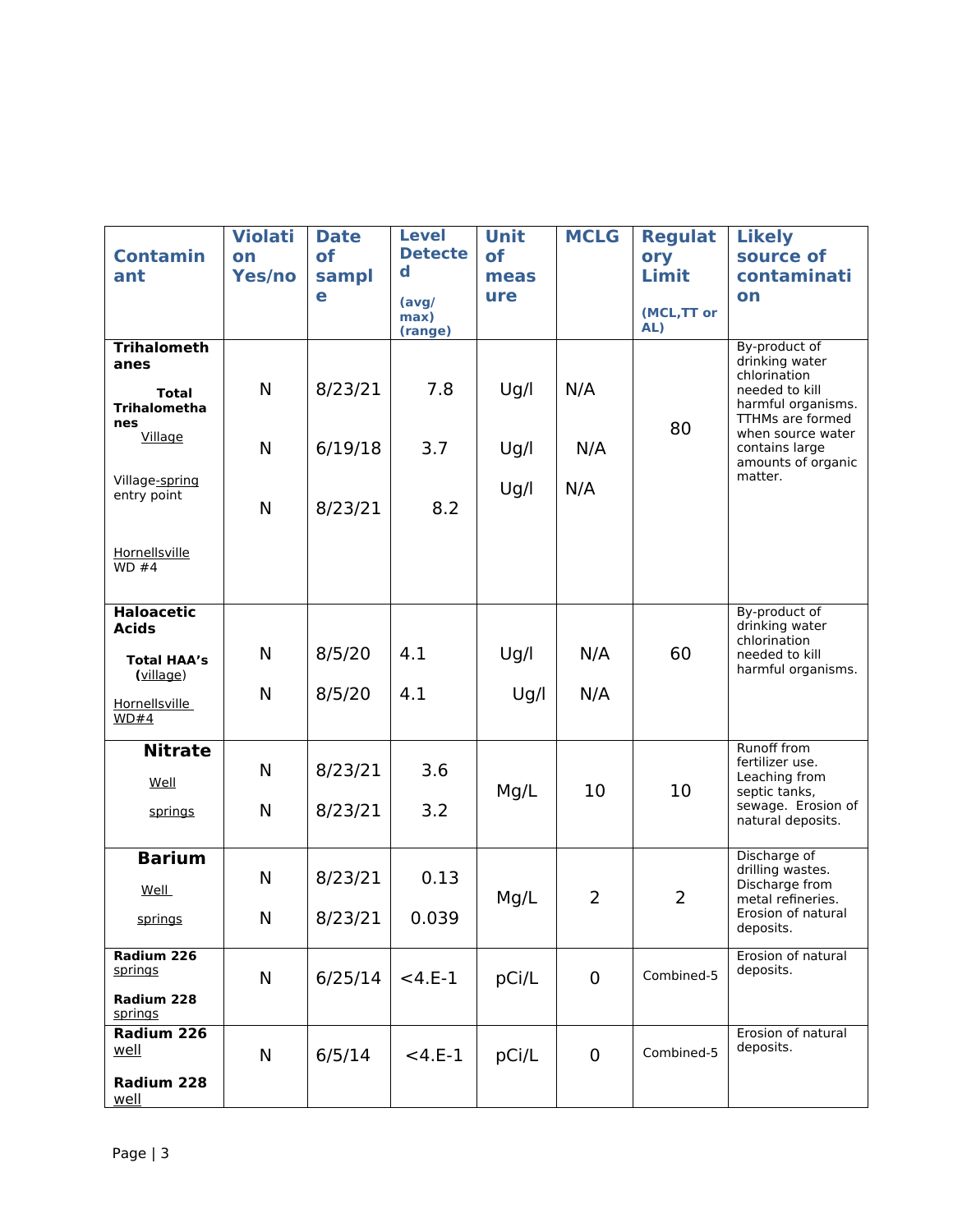| Gross alpha-<br>well<br>springs   | N                              | 6/17/14<br>5/21/14                     | < 1.7E<br>$< 9.E-1$                                                       | pCi/L                            | $\overline{0}$ | 15                                                   | Erosion of natural<br>deposits.                                                                                           |
|-----------------------------------|--------------------------------|----------------------------------------|---------------------------------------------------------------------------|----------------------------------|----------------|------------------------------------------------------|---------------------------------------------------------------------------------------------------------------------------|
| Gross beta-<br>well<br>springs    | N<br>N                         | 6/17/14<br>5/21/14                     | 2.3E<br>1.1E                                                              | pCi/L                            | $\mathbf 0$    | 50                                                   | Decay of natural<br>deposits and man-<br>made emissions.                                                                  |
| <b>Contamin</b><br>ant            | <b>Violati</b><br>on<br>Yes/no | <b>Date</b><br><b>of</b><br>sampl<br>e | <b>Level</b><br><b>Detecte</b><br>$\mathbf d$<br>(avg/<br>max)<br>(range) | <b>Unit</b><br>of<br>meas<br>ure | <b>MCLG</b>    | <b>Regulat</b><br>ory<br>Limit<br>(MCL, TT or<br>AL) | <b>Likely</b><br>source of<br>contaminati<br>on                                                                           |
| <b>Lead</b>                       | <b>No</b>                      | 9/5/19                                 | $*$ 90 <sup>th %</sup><br>0.0048<br>Range<br>$0.0010 -$<br>0.0060         | mg/L                             | $AL = 15$      | 0                                                    | Corrosion of<br>household<br>plumbing systems.<br>Erosion of natural<br>deposits.                                         |
| <b>Copper</b>                     | No                             | 9/5/19                                 | * 90th %<br>0.12<br>Range<br>$0.014 -$<br>0.54                            | Mg/L                             | $AL=1$ .<br>3  | $AL=1.3$                                             | Corrosion of<br>household<br>plumbing systems.<br>Erosion of natural<br>deposits. Leaching<br>from wood<br>preservatives. |
| <b>Nickel</b><br>Springs          | No<br>No                       | 8/23/21<br>8/23/21                     | 0.0015<br>0.0030                                                          | Mg/L                             | N/A            | N/A                                                  | Erosion of natural<br>deposits                                                                                            |
| well<br>cyanide                   | No                             | 8/23/21                                | 0.005                                                                     | Mg/l                             | 0.2            | 0.2                                                  | Discharge from<br>steel/metal<br>factories:<br>Discharge from<br>plastic and<br>fertilizer factories                      |
| <b>Antimony</b><br><b>Springs</b> | <b>No</b>                      | 10/4/17                                | 0.0004<br>4                                                               | Mg/L                             | 0.006          | 0.003                                                | Discharge from<br>petroleum<br>refineries; fire<br>retardants;<br>ceramics:<br>electronics; solder                        |
| <b>Selenium</b><br>Springs        | <b>No</b>                      | 10/4/17                                | 0.0010                                                                    | Mg/L                             | N/A            | N/A                                                  | Discharge from<br>petroleum and<br>metal refineries;<br>Erosion of natural<br>deposits; Discharge<br>from mines           |
| Chromium<br><b>Springs</b>        | No                             | 8/23/21                                | 0.0041                                                                    | Mg/L                             | 0.1            | 0.1                                                  | Discharge from<br>steel and pulp<br>mills; Erosion<br>deposits                                                            |
| <b>Turbidity</b>                  | No                             | Daily                                  | 99.9%<br>meetin<br>g std.<br>of 0.30                                      | <b>NTU</b>                       | N/A            | $TT = 95%$<br>οf<br><b>Samples</b><br>$<$ /=0.30     |                                                                                                                           |
|                                   | No                             | Highest<br>during<br>months            | Highest<br>single<br>measur                                               | <b>NTU</b>                       | N/A            | $TT = < 1$                                           |                                                                                                                           |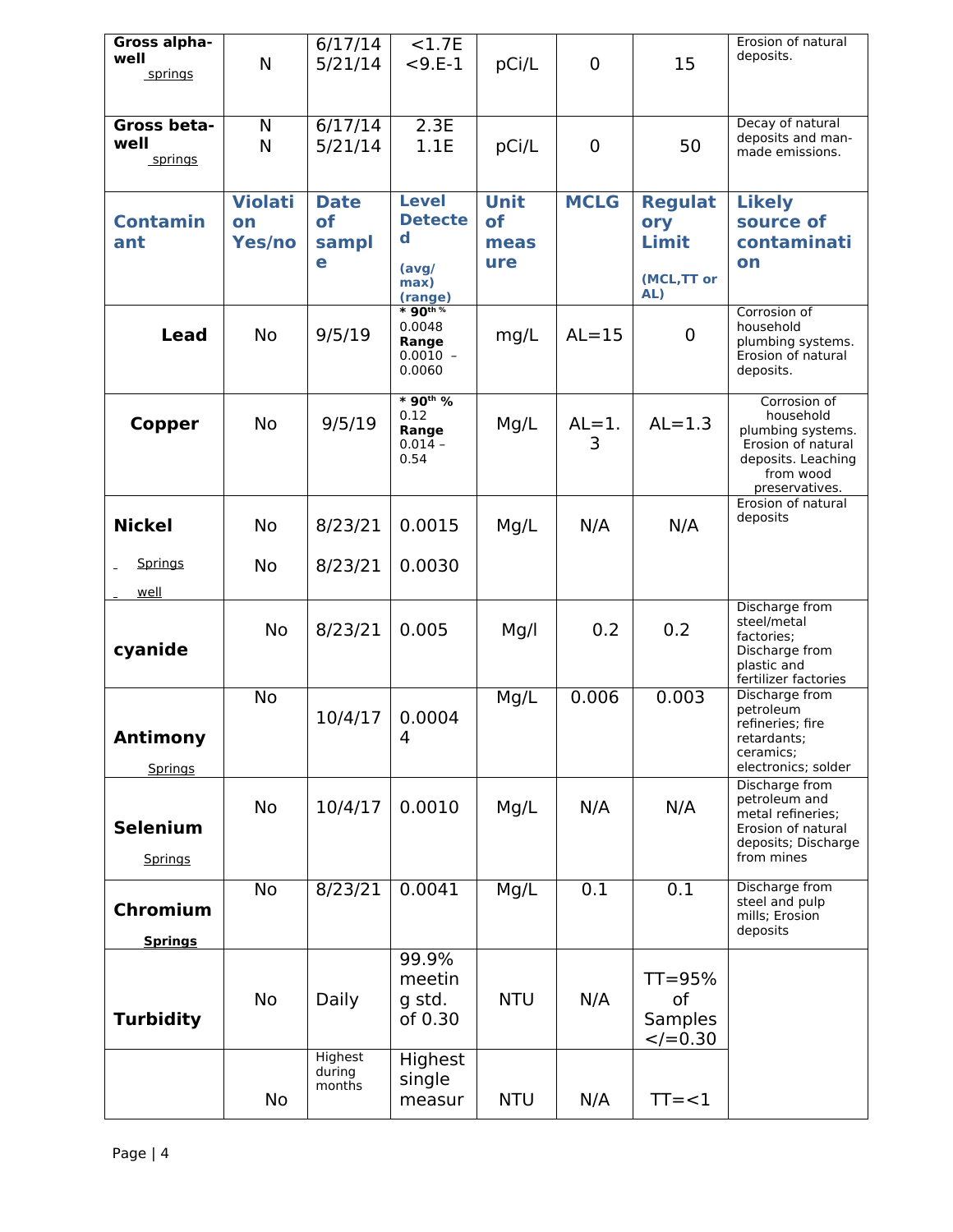| <b>Turbidity</b>                                   |                                | Sept. -<br>Oct.                 | e 0.22                                                                    |                                         |              |                                                      | Soil runoff.                                                             |
|----------------------------------------------------|--------------------------------|---------------------------------|---------------------------------------------------------------------------|-----------------------------------------|--------------|------------------------------------------------------|--------------------------------------------------------------------------|
| <b>Turbidity</b>                                   | <b>No</b><br>No                | <b>Daily</b>                    | <b>Annual</b><br>average<br>0.07<br>Range<br>$0.01 -$<br>0.22             | Mg/L<br>Mg/L                            | N/A          | $TT = < 1$                                           |                                                                          |
| <b>Contamin</b><br>ant                             | <b>Violati</b><br>on<br>Yes/no | <b>Date</b><br>of<br>sampl<br>e | <b>Level</b><br><b>Detecte</b><br>$\mathbf d$<br>(avg/<br>max)<br>(range) | <b>Unit</b><br><b>of</b><br>meas<br>ure | <b>MCLG</b>  | <b>Regulat</b><br>ory<br>Limit<br>(MCL, TT or<br>AL) | <b>Likely</b><br>source of<br>contaminati<br>on                          |
| <b>Village</b><br>CL <sub>2</sub>                  | <b>No</b><br>No                | Monthl<br>y                     | Annual<br>average<br>1.12<br>Range<br>$0.89 -$<br>1.38                    | Mg/L<br>Mg/L                            | 4.00<br>4.00 | 4.00<br>4.00                                         | Additive to<br>treat microbes                                            |
| <b>Hornellsvi</b><br><b>Ile</b><br>CL <sub>2</sub> | <b>No</b><br>No                | Monthl<br>У                     | <b>Annual</b><br>average<br>1.05<br>Range<br>$0.71 -$<br>1.38             | Mg/L<br>Mg/L                            | 4.00<br>4.00 | 4.00<br>4.00                                         |                                                                          |
| <b>Total</b><br>organic<br>carbon                  | <b>No</b><br>No                | Quarterl<br>У                   | Annual<br>average<br>$\leq$ 1<br>Range<br>$\leq$ 1                        | Mg/L<br>Mg/l                            | 4.00<br>4.00 | 4.00<br>4.00                                         | level of organic<br>molecules or<br>contaminants<br>in<br>purified water |

\* The level presented represents the 90th percentile of the 10 sites tested. A percentile is a value on a scale of 100 that indicates the percent of a distribution that is equal to or below it. The 90th percentile is equal to or greater than  $90\%$  of the copper values detected at your water system. Of the 10 samples taken the  $90<sup>th</sup>$  percentile for lead was 0.0048, and the  $90<sup>th</sup>$  percentile for copper was 0.12. The lowest and highest sample result for lead and copper are in the table as the range. Neither the lead nor the copper levels exceeded the action level.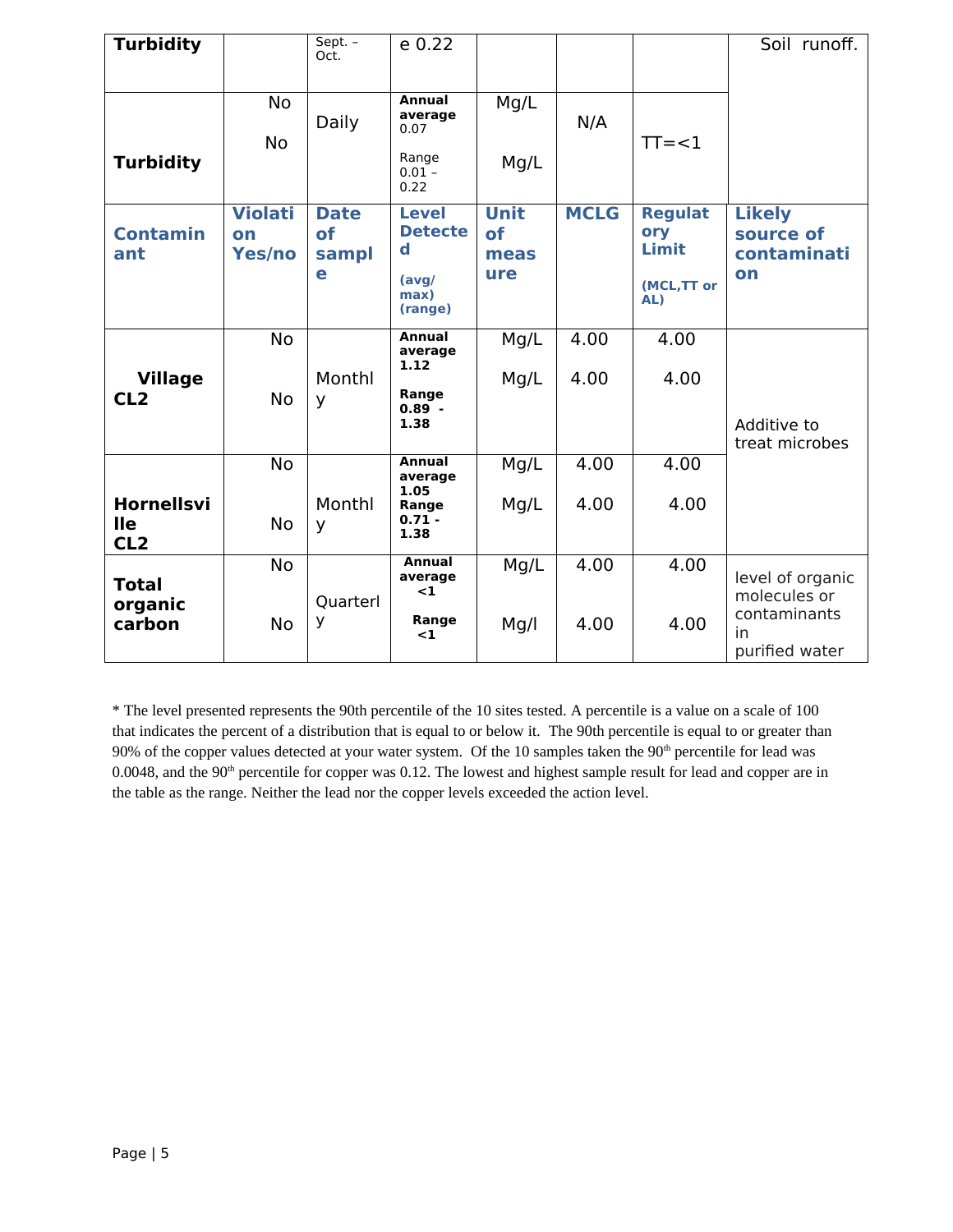#### **Definitions:**

**Maximum Contaminant Level (MCL):** The highest level of a contaminant that is allowed in drinking

water. MCL's are set as close to the MCLGs as feasible**.** 

**Maximum Contaminant Level Goal (MCLG):** The level of a contaminant in drinking water below which

there is no known or expected risk to health. MCLG's allow for a margin of safety**.**

**Maximum Residual Disinfectant Level (MRDL):** The highest level of a disinfectant allowed in drinking

water. There is convincing evidence that addition of a disinfectant is necessary for control of microbial

contaminants.

**Maximum Residual Disinfectant Level Goal (MRDLG):** The level of a drinking water disinfectant below

which there is no known or expected risk to health. MRDLG's do not reflect the benefits of the use of

disinfectants to control microbial contamination.

**Action Level (AL):** The concentration of a contaminant which, if exceeded, triggers treatment or other

requirements which a water system must follow.

**Treatment Technique (TT):** A required process intended to reduce the level of a contaminant in drinking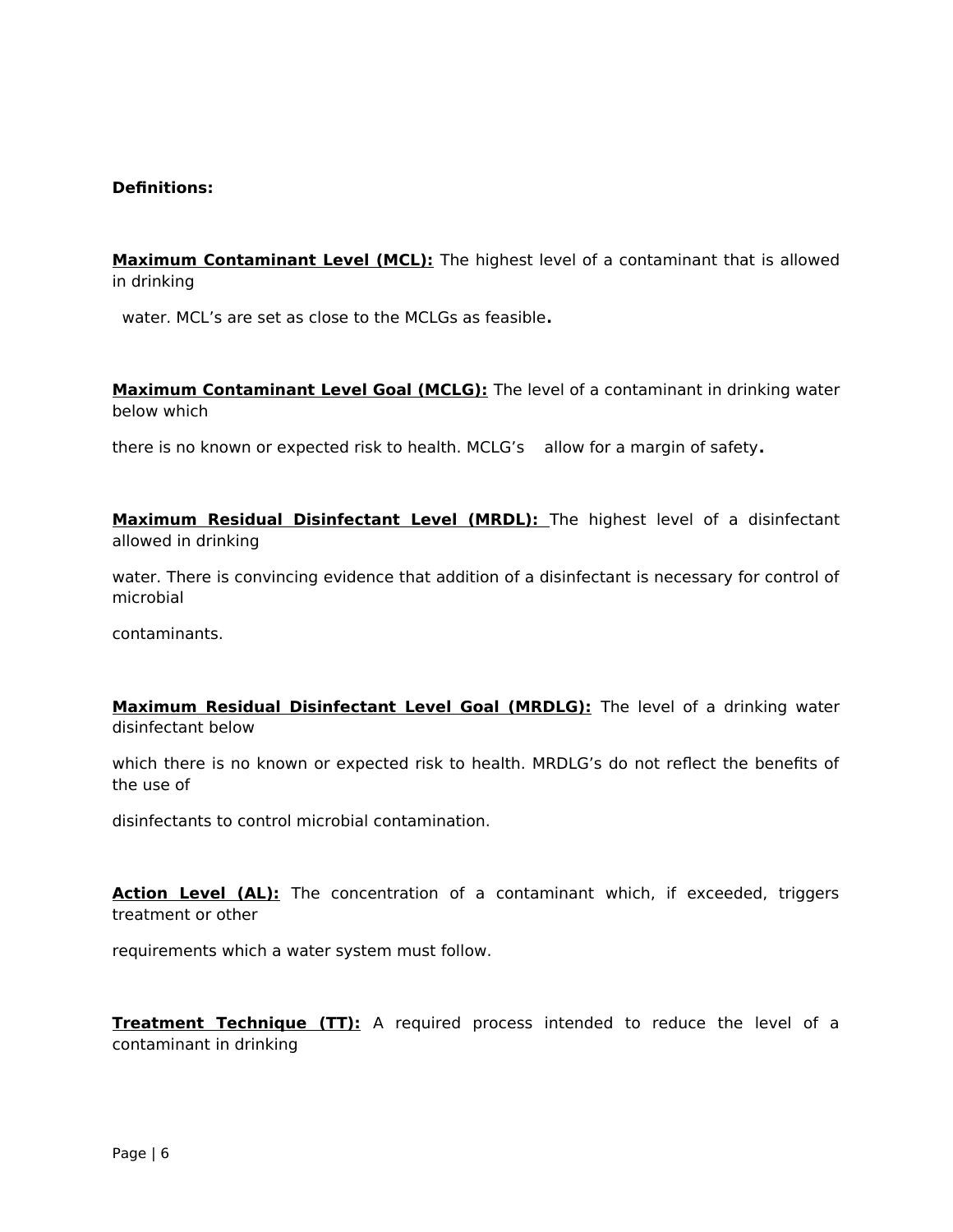**water.Non-Detects (ND):** Laboratory analysis indicates that the constituent is not present **.**

**Nephelometric Turbidity Unit (NTU):** A measure of the clarity of water. Turbidity in excess of 5 NTU is

**Nanograms per liter** (ng/l) means the nanograms of substance per liter of solution, and is equivalent to 10-12 kilograms per liter or parts per trillion, assuming unit density.

**Picocuries per liter (pCi/L):** A measure of the radioactivity in water.

**Millirems per year (mrem/yr):** A measure of radiation absorbed by the body. Million Fibers per Liter (MFL): A measure of the presence of asbestos fibers that are longer than 10 micrometers.

**Turbidity:** Is a measure of the cloudiness or clarity

of the water. We test it because it is a good indicator of the effectiveness of our filtration system. Our

State regulations require that turbidity must always be below 5 NTU. The regulations

require that 95% of the turbidity samples collected have measurements below 0.03 NTU**.**

## **Do I Need to Take Special Precautions?**

Although our drinking water met or exceeded state and federal regulations, some people may be more

vulnerable to disease causing microorganisms or pathogens in drinking water than the general

population. Immune-compromised persons such as persons with cancer undergoing chemotherapy,

persons who have undergone organ transplants, people with HIV/AIDS or other immune system

disorders, some elderly, and infants can be particularly at risk from infections. These people should seek

advice from their health care provider about their drinking water. EPA/CDC guidelines on appropriate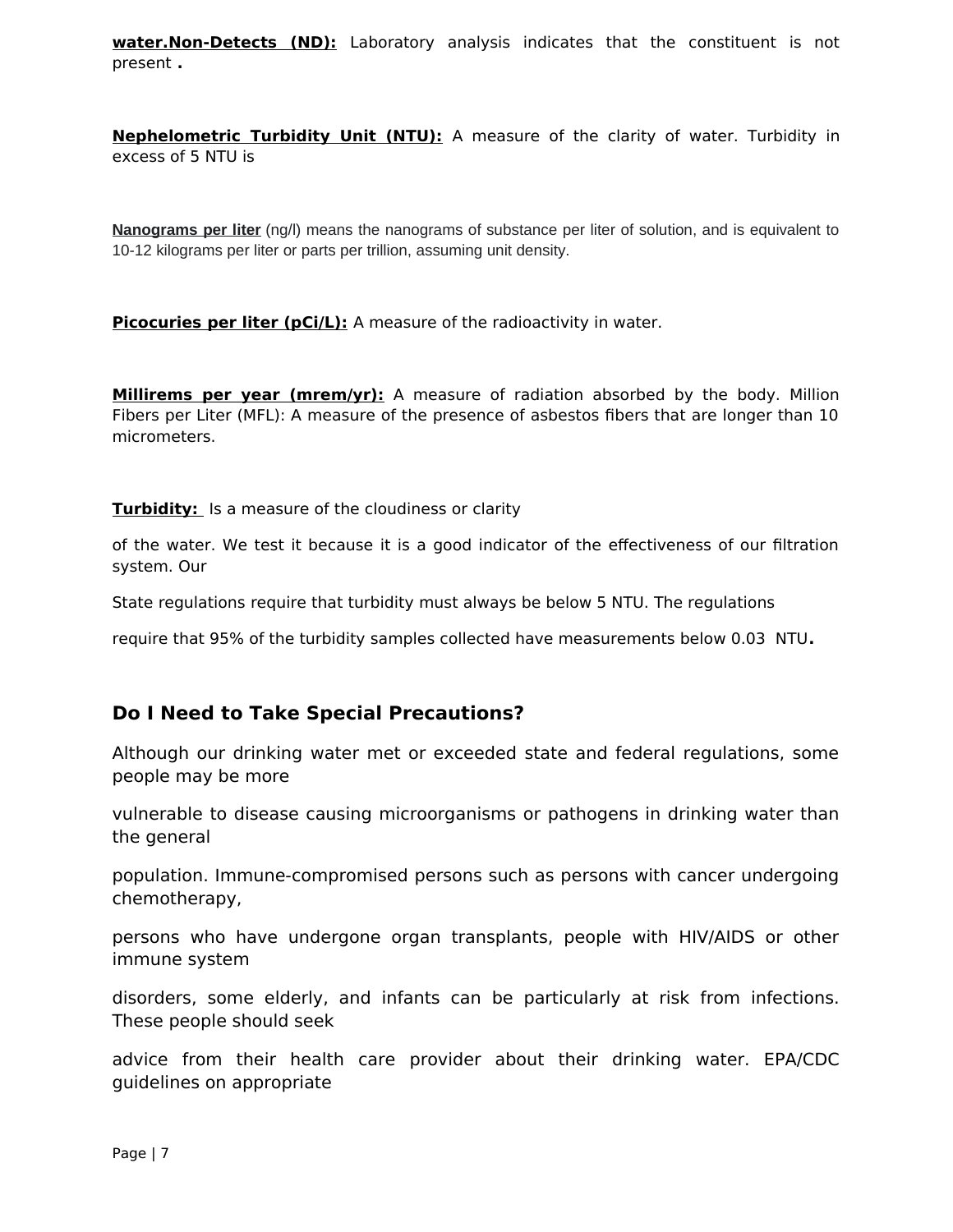means to lessen the risk of infection by cryptosporidium, Giardia and other microbial pathogens are

available from the Safe Drinking Water Hotline (800-426-4791).

# **General Information on Lead in Drinking Water:**

If present, elevated levels of lead can cause serious health problems, especially for pregnant women, infants, and young children. It is possible that lead levels at your home may be higher than at other homes in the community as a result of materials used in your home's plumbing. The Village of Arkport is responsible for providing high quality drinking water, but cannot control the variety of materials used in plumbing components of your homes. When your water has been sitting for several hours, you can minimize the potential for lead exposure by flushing your tap for 30 seconds to 2 minutes before using water for drinking or cooking. If you are concerned about lead in your water, you may wish to have your water tested. Information on lead in drinking water, testing methods, and steps you can take to minimize exposure is available from the safe drinking water hot line (800) 426-4791 or at:

<http://www.epa.gov/safewater/lead>.

# **Why Save Water and How to Avoid Wasting It**

Although our system has an adequate amount of water to meet present and future demands, there are a number of reasons why it is important to conserve water:

- Saving water saves energy and some of the costs associated with both of these necessities of life.
- Saving water reduces the cost of energy required to pump water and the need to construct costly new wells, pumping systems and water towers.
- Saving water lessens the strain on the water system during a dry spell or drought, helping to avoid severe water use restrictions so that essential fire protection needs are met.

You can play a role in conserving water by becoming conscious of the amount of water your household is using, and by looking for ways to use less whenever you can. It is not hard to conserve water. Conservation tips include:

- Automatic dishwashers use 15 gallons for every cycle, regardless of how many dishes are loaded. So get a run for your money and load it to capacity.
- Turn off the tap when brushing your teeth.
- Check every faucet in your home for leaks. Just a slow drip can lose 15 to 20 gallons a day. Fix it and you could save almost 6,000 gallons per year.